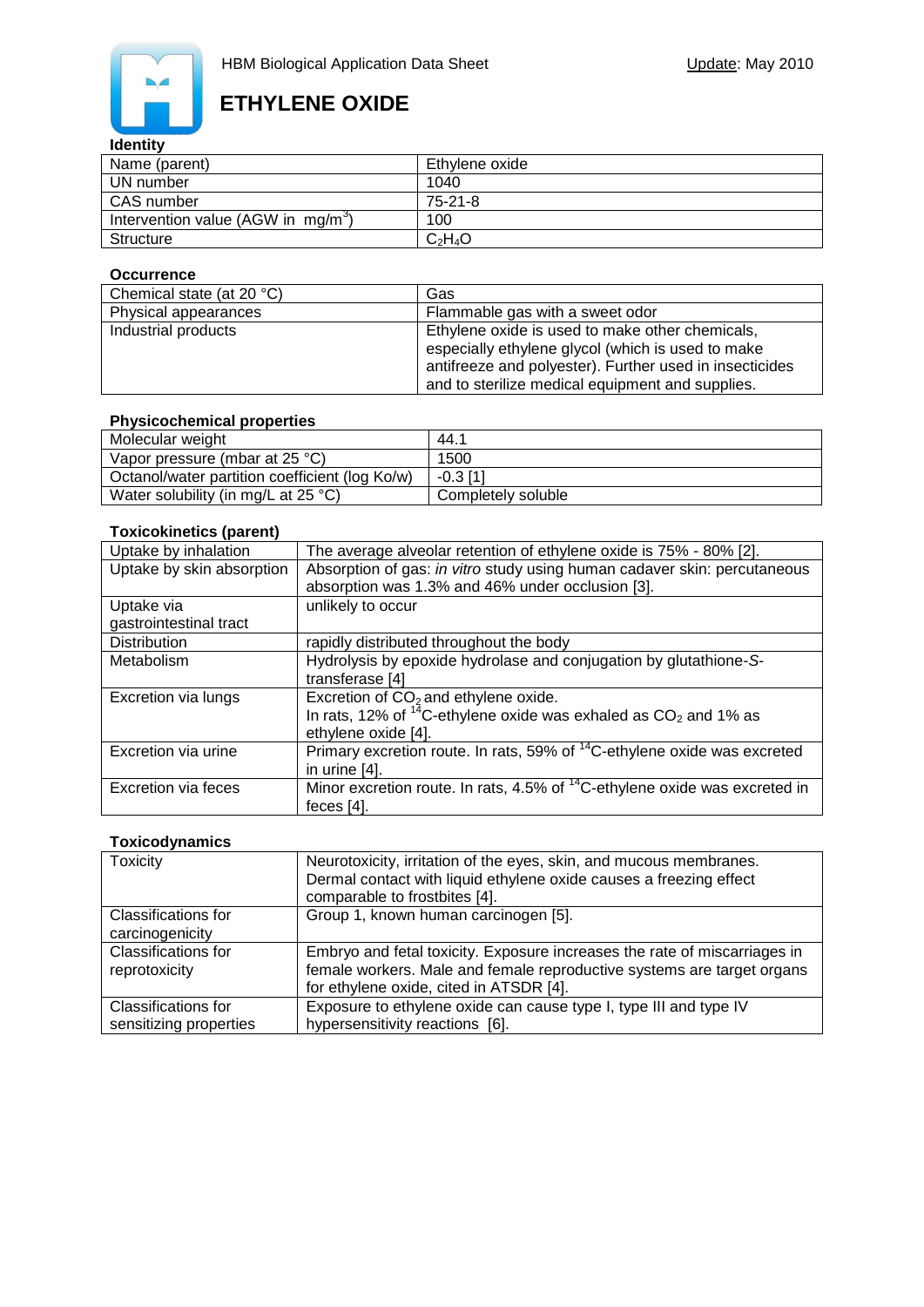

# **ETHYLENE OXIDE**

#### **Biological monitoring**

| <b>Biomarkers</b>          | N-2-Hydroxyethylvaline (HOEtval)                                 |               | N-acetyl-S-(2-<br>hydroxyethyl)cysteine /                    |
|----------------------------|------------------------------------------------------------------|---------------|--------------------------------------------------------------|
|                            |                                                                  |               | hydroxyethylmercapturic acid<br>(HEMA) in urine              |
| Molecular weight           | 161.2                                                            |               | 207.25                                                       |
| Involved enzymatic         | Glutathione-S-transferase                                        |               | Gluthation-S-transferase                                     |
| metabolism                 |                                                                  |               |                                                              |
| <b>Biological material</b> | <b>Blood</b>                                                     |               | Urine                                                        |
| Type of sample             | Venous blood                                                     |               | Spot urine                                                   |
| Sampling strategy          | Timing of blood sampling is not                                  |               | Several spot saples within a few                             |
|                            | critical [7]                                                     |               | hours after the accident                                     |
| Excretion pattern          | Hemoglobin adducts have the life-                                |               | Monophasic excretion HEMA in                                 |
|                            | span of the erythrocytes (126 days)                              |               | urine.<br>Half-life HEMA in urine: $<$ 5 h [8]               |
| <b>Materials</b>           | Vacutainer tubes, containing                                     |               | Polystyrene universal container                              |
|                            | coagulant (heparin, sodium                                       |               |                                                              |
|                            | edentate). Syringes and needles                                  |               |                                                              |
|                            | sterilized by y-radiation [7]                                    |               |                                                              |
| Transportation             | Within 24 h at $4^{\circ}$ C [7]                                 |               | 4°C [8]                                                      |
| Storage                    | $-20^{\circ}$ C                                                  |               | $-20^{\circ}$ C [8]                                          |
| <b>Stability</b>           | > 5 month at -20°C (After lysis of the                           |               | At -70 $\degree$ C for > 6 years [10]                        |
|                            | erythrocytes)                                                    |               |                                                              |
|                            | > 4 years at -20°C (after globin                                 |               |                                                              |
|                            | isolation) [9]                                                   |               |                                                              |
| Measurement                | GC-MS                                                            |               | HPLC-APCI-MS-MS [10]<br>LC-MS-MS [11]                        |
| principle                  |                                                                  |               |                                                              |
| Aliquot for 1 analysis     | 5 mL                                                             |               | 1 mL [10]                                                    |
|                            |                                                                  |               | 2mL [11]                                                     |
| Limit of quantification    | - 10 pmol HOEtVal / gr of Hb                                     |               | LOD: $0.68 \mu g / L$ in a 1 mL urine                        |
|                            | (detection limit) [9]                                            |               | sample (HPLC-APCI-MS-MS) [10]                                |
|                            | - 19 pmol / gram globin (detection                               |               | LOD: 0.5 µg / L urine (LC-MS-MS)                             |
|                            | limit) (DFG)<br>- Not possible to determine because              |               | $[11]$                                                       |
|                            |                                                                  |               |                                                              |
|                            | quantification limit was well below the                          |               |                                                              |
|                            | average background value in non-                                 |               |                                                              |
|                            | smokers, non-occupationally<br>exposed people; 5 pmol / g globin |               |                                                              |
|                            | was measurable without analytical                                |               |                                                              |
|                            | difficulty [7]                                                   |               |                                                              |
| Recommended                | Adjustment for globin content of                                 |               | Adjustment for creatinine                                    |
| adjustments                | blood                                                            |               |                                                              |
| Preferred units for        | $\mu$ g/L                                                        |               | µg HEMA / g creatinine                                       |
| expression of results      |                                                                  |               |                                                              |
| Conversion factor          | 1 µg HOEtVal / L blood = 43.2 pmol /<br>gr globin (DFG)          |               | 1 µg HEMA/ g creatinine = $0.55$                             |
|                            |                                                                  |               | µmol/mol creatinine<br>1 µg HEMA / L urine = $4.8 * 10^{-3}$ |
|                            |                                                                  |               | umol /L urine                                                |
| Biological exposure        | BEL value: 6.8 nmol HOEtVal / g                                  |               | n/a                                                          |
| value US                   | globin [12]                                                      |               |                                                              |
| <b>Biological exposure</b> | Ethylene oxide in                                                | Concentration | n/a                                                          |
| value Germany [13]         | air (mg/m <sup>3</sup> )                                         | HOEtVal (µg/L |                                                              |
|                            | 0.92                                                             | blood)        |                                                              |
|                            | 1.83                                                             | 45            |                                                              |
|                            | 3.66                                                             | 90            |                                                              |
|                            |                                                                  | 180           |                                                              |
| Background value           | 20 pmol / g globin (non-smokers) [7]                             |               | 2.8 µg/ g creatinine (smokers, United                        |

The preparation of the first edition of this document was supported by: National Institute of Public Health and the Environment (RIVM) Bilthoven, The Netherlands